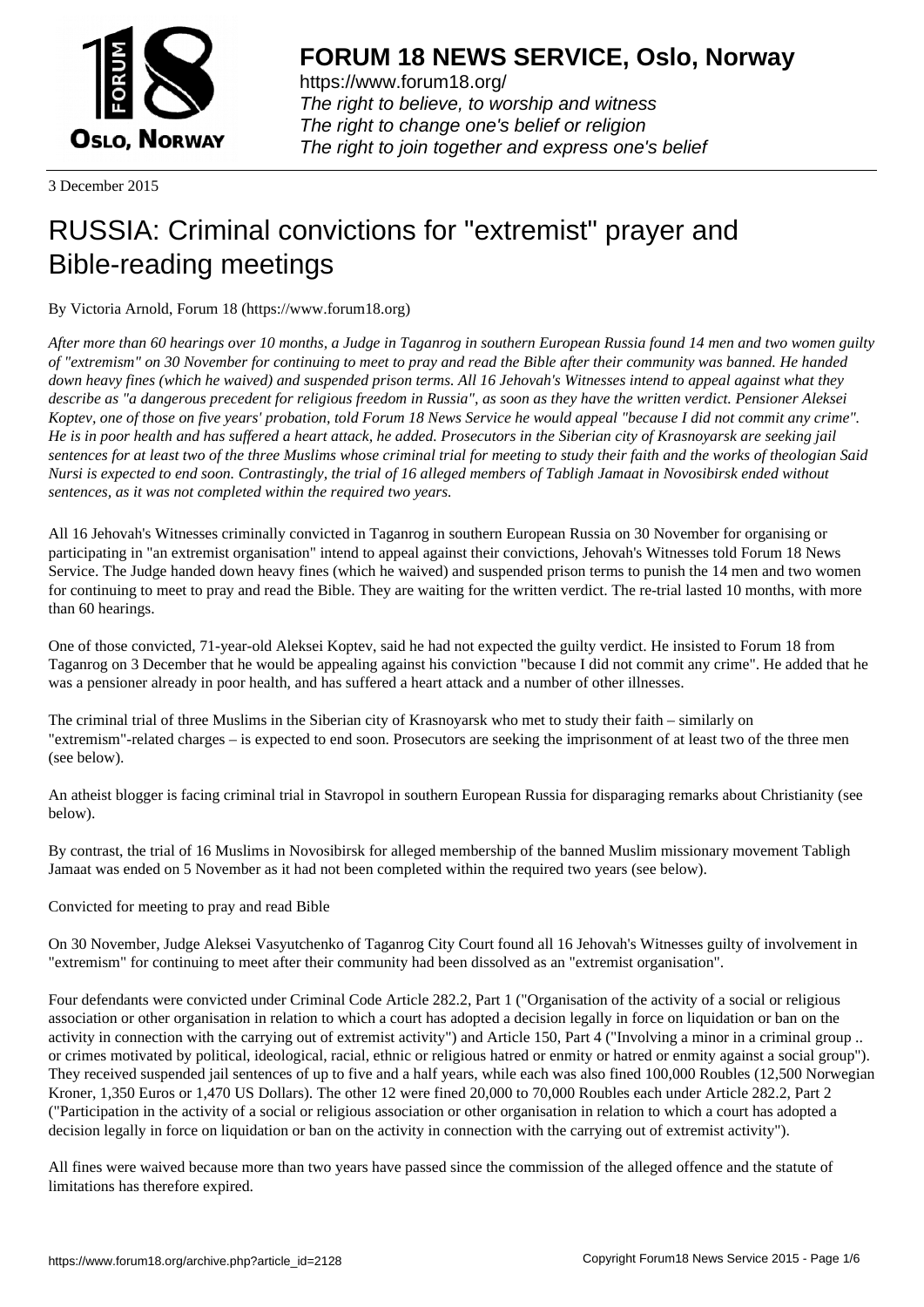They added that the defence will appeal against the verdict: "The Judge wrongly applied the provisions of the Criminal Code on crimes of an extremist nature to the worship of Jehovah's Witnesses – namely, their prayers, hymn singing, and reading and discussing the Bible". Before the verdict was issued, defence lawyer Viktor Zhenkov explained to Forum 18 on 26 November that any sentences would be appealed at Rostov Regional Court within 10 days from the date of the written decision.

"I am confident that impartial officials will be able to assess what happened correctly," Vasily Kalin of the Jehovah's Witness Administrative Centre in St Petersburg commented on 2 December. "This is real religious persecution. We hope that this injustice will be rectified."

Nikolai Trotsyuk, Aleksei Koptev, Yury Baklushin, and Aleksandr Skvortsov, who all received suspended prison terms, would be on probation for five years should the court decision come into force. This may mean that they will be unable to leave the city of Taganrog or change their places of residence without informing the state authorities responsible for monitoring those with suspended sentences.

"A dangerous precedent for religious freedom in Russia"

made available, Jehovah's Witnesses noted on 2 December.

Jehovah's Witnesses described the verdict as setting "a dangerous precedent for religious freedom in Russia". In addition to the Taganrog community, two other Jehovah's Witness congregations - in Samara and Abinsk (Krasnodar Region) - have been liquidated on grounds of alleged "extremism". A fourth - in Cherkessk in the North Caucasus - is facing the same fate once outstanding property issues have been resolved.

One Muslim community, in Borovsky village in the Tyumen Region, has also been dissolved for the same reasons. All these dissolutions were based on charges of breaking the Administrative Code's Article 20.29 ("Production or mass distribution of extremist materials") (see F18News 28 August 2015 http://www.forum18.org/archive.php?article\_id=2095).

Forum 18 called the Rostov Regional Prosecutor's Office on 3 December to ask why jail sentences had been sought and whether the prosecution intended to appeal against the suspension of prison terms. However, a spokeswoman immediately put the phone down as soon as Forum 18 mentioned the Taganrog case. The Regional Prosecutor's Office consistently refused to discuss the case with Forum 18 by telephone and ignored written requests for information by.

The sentences imposed are:

Yury Baklushin (282.2, Part 1 "Organisation of an extremist organisation"; 150, Part 4 "Involving a minor in a criminal group .. or crimes motivated by political, ideological, racial, ethnic or religious hatred or enmity or hatred or enmity against a social group") – 5 years and 6 months' suspended sentence (5 years' probation); 100,000 Rouble fine, waived.

Aleksandr Skvortsov (282.2, Part 1 "Organisation of an extremist organisation"; 150, Part 4 "Involving a minor in a criminal group .. or crimes motivated by political, ideological, racial, ethnic or religious hatred or enmity or hatred or enmity against a social group") – 5 years and 6 months' suspended sentence (5 years' probation); 100,000 Rouble fine, waived.

Aleksei Koptev (282.2, Part 1 "Organisation of an extremist organisation"; 150, Part 4 "Involving a minor in a criminal group .. or crimes motivated by political, ideological, racial, ethnic or religious hatred or enmity or hatred or enmity against a social group") – 5 years and 3 months' suspended sentence (5 years' probation); 100,000 Rouble fine, waived.

Nikolai Trotsyuk (282.2, Part 1 "Organisation of an extremist organisation"; 150, Part 4 "Involving a minor in a criminal group .. or crimes motivated by political, ideological, racial, ethnic or religious hatred or enmity or hatred or enmity against a social group") – 5 years and 6 months' suspended sentence (5 years' probation); 100,000 Rouble fine, waived.

Sergei Trotsyuk (282.2, Part 1 "Organisation of an extremist organisation") – 70,000 Rouble fine, waived.

Andrei Goncharov (282.2, Part 1 "Organisation of an extremist organisation") – 60,000 Rouble fine, waived.

Oksana Goncharova (282.2, Part 1 "Organisation of an extremist organisation") – 60,000 Rouble fine, waived.

Karen Minasyan (282.2, Part 1 "Organisation of an extremist organisation") – 70,000 Rouble fine, waived.

Tatyana Kravchenko (282.2, Part 1 "Organisation of an extremist organisation") – 70,000 Rouble fine, waived.

Kirill Kravchenko (282.2, Part 1 "Organisation of an extremist organisation") – 70,000 Rouble fine, waived.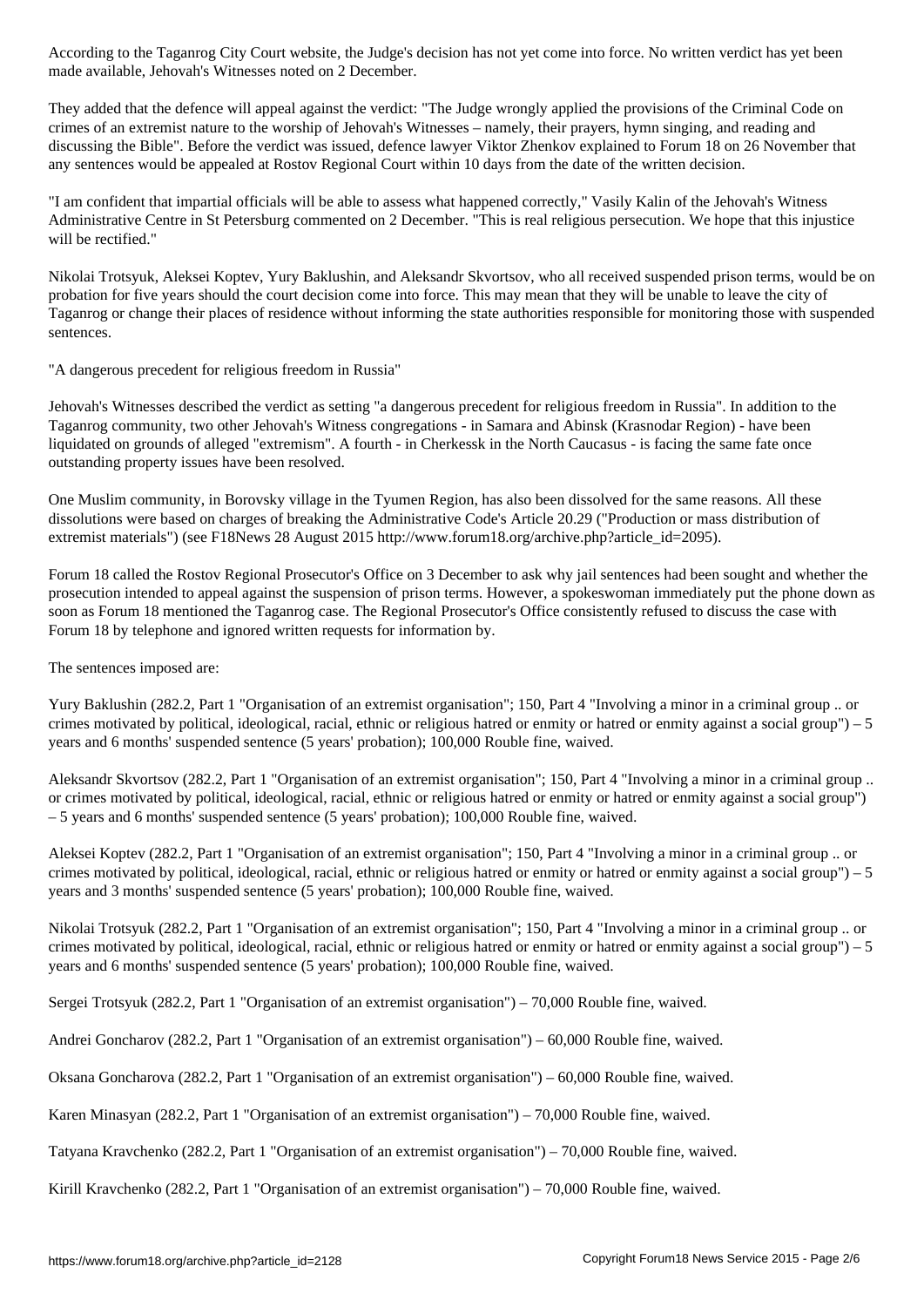Roman Voloshchuk (282.2, Part 1 "Organisation of an extremist organisation") – 60,000 Rouble fine, waived.

Vladimir Moiseyenko (282.2, Part 1 "Organisation of an extremist organisation") – 70,000 Rouble fine, waived.

Vyacheslav Shchekalev (282.2, Part 1 "Organisation of an extremist organisation") – 60,000 Rouble fine, waived.

Kirill Chetverikov (282.2, Part 1 "Organisation of an extremist organisation") – 70,000 Rouble fine, waived.

Vladimir Kozhukov (282.2, Part 1 "Organisation of an extremist organisation") – 60,000 Rouble fine, waived.

None of the 16 yet appears on the Rosfinmonitoring list of terrorists and "extremists" as of 3 December 2015.

Longest Jehovah's Witness criminal trial

because he is/was a minor).

The Taganrog case has been the longest criminal trial of Jehovah's Witnesses in Russia. The first round of court proceedings reached the two-year deadline for prosecutions in August 2013, but continued at the request of the defendants, who wished to prove their innocence in court.

The drawn-out proceedings and numerous court appearances have taken their toll on the defendants. Some lost their jobs and none was allowed to leave Taganrog during the trial without official permission, Jehovah's Witnesses noted on 15 September. "We cannot work, we cannot spend enough time with our families and relax normally," they quoted Kirill Kravchenko as complaining. Tatyana Kravchenko added: "It affects my health. Either I can't fall asleep or I wake up in the middle of the night. All the time I think about the trial, scroll through in my mind everything that has happened there." Elder Nikolai Trotsyuk has been repeatedly admitted to hospital for stress.

The 2009 liquidation of the Taganrog Jehovah's Witness congregation as allegedly "extremist" was used to justify banning all Jehovah's Witness activity in the city, a ban subsequently upheld by the Supreme Court (see F18News 8 December 2009 http://www.forum18.org/archive.php?article\_id=1385).

When the community's former members continued to meet for prayer and Bible study, they were accused of "continuing the activity of an extremist organisation", despite the fact that, under the 1997 Religion Law, individuals may legally meet as an unregistered religious group.

## Initial July 2014 convictions

Four of the 16 Jehovah's Witnesses were initially convicted in July 2014 under both Criminal Code Article 282.2, Part 1 ("Organisation of an extremist organisation") and Article 150, Part 4 ("Involving a minor in a criminal group .. or crimes motivated by political, ideological, racial, ethnic or religious hatred or enmity or hatred or enmity against a social group"). Taganrog City Court issued suspended jail sentences of five to five and a half years, as well as fines of 100,000 Roubles each (see F18News 19 August 2014 http://www.forum18.org/archive.php?article\_id=1986).

Another three defendants were convicted under Criminal Code Article 282.2, Part 2 of the lesser offence of "participation in an extremist organisation". They received fines of 50,000 to 60,000 Roubles. All seven fines were waived as the statute of limitations had expired.

The remaining nine people on trial were acquitted. At the appeal hearings at Rostov Regional Court on 11 and 12 December 2014, both convictions and acquittals were overturned and the case sent back for re-examination (see F18News 30 January 2015 http://www.forum18.org/archive.php?article\_id=2033).

Punishing religious study in Krasnoyarsk

The trial of three men at Krasnoyarsk's Soviet District Court, charged with "extremism" offences for reading the works of late Turkish Muslim theologian Said Nursi, is expected to conclude soon, a fellow Muslim told Forum 18 on 25 November. He added that prosecutors are seeking jail sentences for at least two of the defendants.

Andrei Dedkov has been charged under Criminal Code Article 282.2, Part 1 ("Organisation of an extremist organisation"). Two other Krasnoyarsk residents – Aleksei Kuzmenko and Azerbaijani-born Ismat Agdzhayev are being tried under lesser charges under Criminal Code Article 282.2, Part 2 ("Participation in an extremist organisation"). An earlier case against Dedkov and three other men was dropped in early 2012 (see F18News 5 March 2012 http://www.forum18.org/archive.php?article\_id=1675).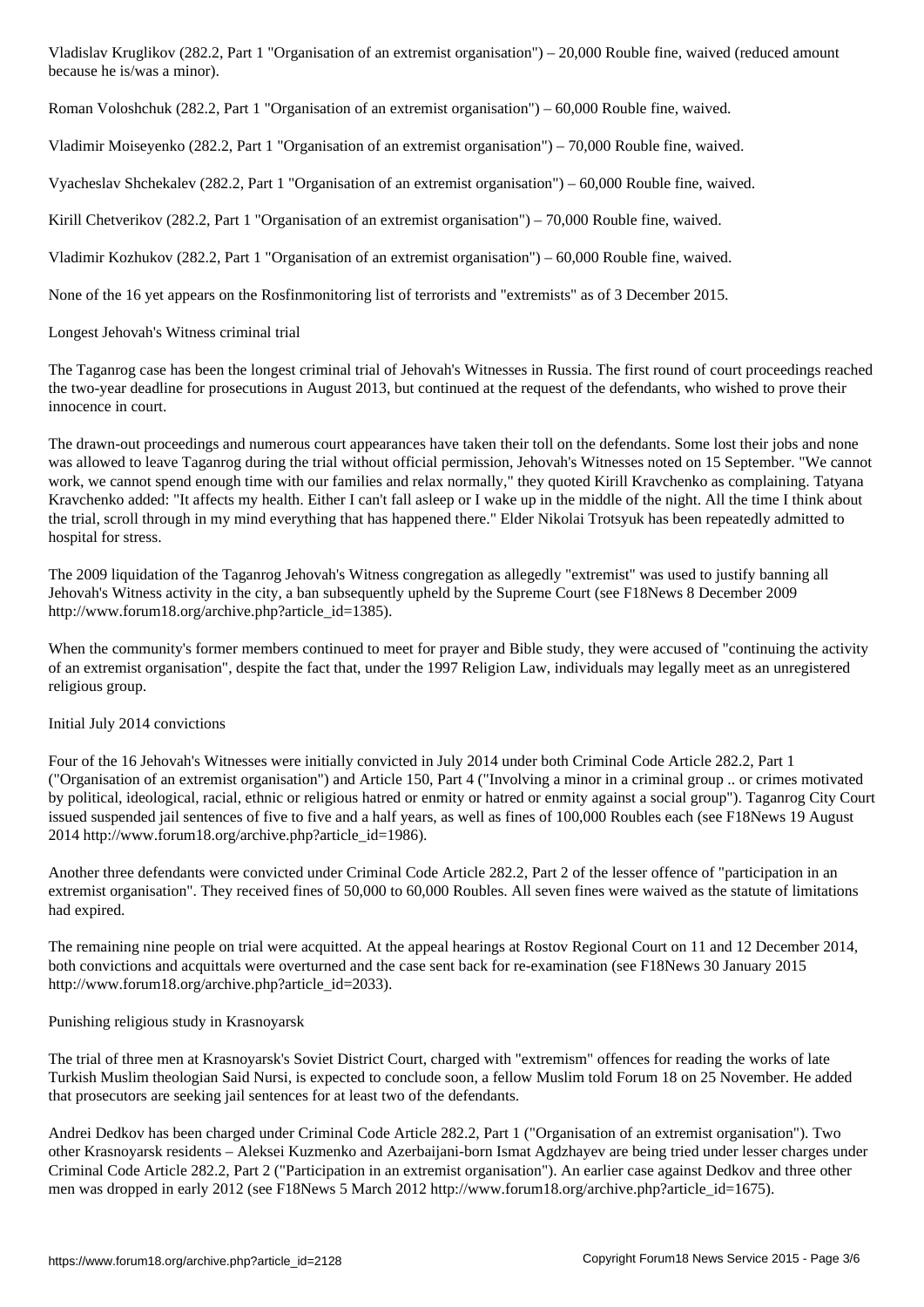frequently results in criminal prosecution for membership of Nurdzhular, a banned "extremist organisation" which Muslims in Russia deny has ever existed (see Forum 18's "Extremism" Russia religious freedom survey http://www.forum18.org/Archive.php?article\_id=1724).

Dedkov, Kuzmenko, and Agdzhayev are due to appear at their next hearing on 7 December, according to the Soviet District Court website. Proceedings began on 24 July, before being adjourned for several weeks while Judge Yevgeny Repin went on holiday, and resuming on 8 September. The prosecution has finished presenting its evidence, the men's fellow Muslim told Forum 18, and it is now the turn of the defence to present its arguments. The defendants are not being kept in detention.

Forum 18 asked Soviet District Court on 3 December what had happened in recent hearings and when a verdict was likely to be reached. However, spokesperson Maksim Shpilev would only give the name of the presiding judge, saying "This is all the information I have at my disposal".

FSB detention, long investigation

The Siberian Federal District Investigative Committee's investigation of 36-year-old Dedkov, 33-year-old Kuzmenko and 19-year-old Agdzhayev has been underway since January 2014 (see F18News 12 March 2014 http://www.forum18.org/archive.php?article\_id=1936), when the FSB security service detained them and several other Muslims at various locations in Krasnoyarsk. Law enforcement officers seized copies of Nursi's collection of sermons "Risale-i Nur" (Messages of Light) during searches of their homes (see F18News 11 February 2014 http://www.forum18.org/archive.php?article\_id=1927).

Texts from this collection have been subject to 34 "extremism" rulings in courts across Russia since 2007.

Dedkov, Kuzmenko and Agdzhayev all appear on the Rosfinmonitoring list of "terrorists and extremists" as of 3 December. The names of Dedkov's three fellow defendants from his previous case do not.

Earlier this year, the trials of two Krasnoyarsk residents accused of running a women's cell of "Nurdzhular" came to an end at the same Soviet District Court. Tatyana Guzenko was fined 100,000 Roubles in July, while proceedings against Yelena Gerasimova were dropped in August as the two-year statute of limitations had expired (see F18News 24 August 2015 http://www.forum18.org/archive.php?article\_id=2093).

Dedkov, Kuzmenko, and Agdzhayev were first detained on suspicion of "extremism" on 24 January 2014, Forum 18 notes, so the end of the two-year period allowed for investigation and trial is approaching.

Despite her conviction, Guzenko's name has not yet been added to the Rosfinmonitoring list of terrorists and "extremists" as of 3 December 2015.

Prosecution for disparaging remarks on social media

An atheist blogger has been taken to court in Stavropol under Criminal Code Article 148, Part 1, after posting disparaging comments about Christianity in the "Overheard in Stavropol" group on Russian social network VKontakte (VK).

Article 148, Part 1, punishes "public actions, expressing obvious disrespect for society and committed with the intention of insulting the religious feelings of believers", and carries a financial penalty of up to 300,000 Roubles (or up to two years' salary), or a sentence of 240 hours' unpaid community service (obyazatelnaya rabota), one year's assigned labour (prinuditelnaya rabota) (during which 5-20 per cent of wages are deducted by local correctional authorities), or one year's imprisonment.

When it was introduced in 2013, critics (including from some parts of the Russian Orthodox Church (Moscow Patriarchate)) noted that Criminal Code Article 148 was so poorly defined that it (and the similarly aimed new Code of Administrative Offences Article 5.26) could be used to prosecute actions officials simply dislike (see F18News 14 August 2013 http://www.forum18.org/archive.php?article\_id=1864).

Viktor Krasnov (known on social media as Viktor Kolosov) is accused of "offending the feelings of believers" in two conversations on social media in the autumn of 2014.

In the first, Krasnov responded to a comment based on St Paul's first letter to the Corinthians, claiming that "Christ is the head of every man, and the husband is the head of his wife, and God is the head of Christ". Krasnov pronounced this sentiment "rubbish", then engaged in a conversation with the user who had posted it, in which he called the Bible a "collection of Jewish fairy tales" and claimed "There is no God". The conversation thread has now been deleted, but has been reproduced online by local media.

In the second conversation, which took place in the same group a few weeks later and is still accessible, Krasnov made general disparaging remarks about Christianity and described attending church at Easter and Christmas as "herd mentality".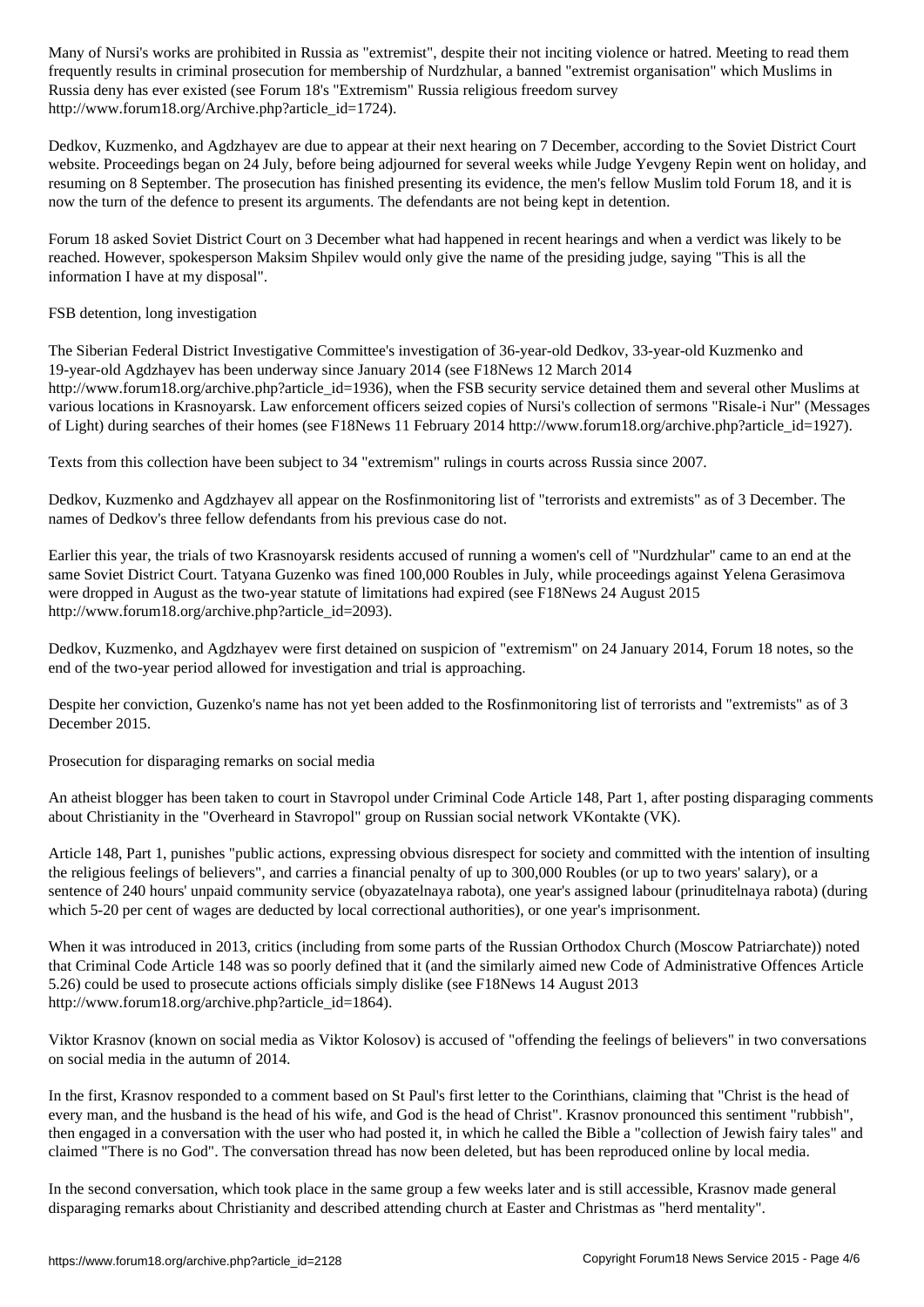In April 2015, "Anti-extremism" Police searched Krasnov's home and seized his computer. At a hearing at Industrial (Promyshlenny) District Court on 18 November, Krasnov's case was transferred at the prosecutor's request to a magistrate's court. No date has yet been set for proceedings to begin. Krasnov says on his VKontakte profile page that he is now searching for a lawyer, as his state-appointed defence is no longer able to represent him.

Tabligh Jamaat case dropped in Novosibirsk

The criminal trial of 16 Muslims for membership of the banned "extremist" organisation Tabligh Jamaat was halted on 5 November at Novosibirsk's Dzerzhinsky District Court when the two-year statute of limitations expired. One man, however, was convicted of immigration offences.

Prosecutors will probably not attempt to reopen the "extremism" case, lawyer Yuliya Zhemchugova told Forum 18 on 6 November. Her client, Tajik citizen Kamolitdin Rakhmanov, was sentenced to one year's imprisonment for crossing the Russian border with a false passport after being expelled from the country in 2012 for Tabligh Jamaat involvement and banned from re-entering for five years. Zhemchugova is concerned for his health and is appealing against the conviction.

The 16 immigrants from Central Asia were charged under Criminal Code Article 282.2, Part 2 ("Participation in an extremist organisation") (see F18News 27 May 2015 http://www.forum18.org/archive.php?article\_id=2066).

It is unclear exactly what they were doing and how they attracted the attention of law enforcement agencies. The FSB security service accused them of running a Tabligh Jamaat "cell" since 2005, recruiting new members and holding regular seminars using banned religious literature. The men claimed that they had met only to read the Koran and pray.

The "extremism" charges were "based only on the fact that an expert analysis of conversations between the men .. indicates that they belong to the organisation Tabligh Jamaat", Zhemchugova told Forum 18. But, she added, "according to the findings of the same examination there were no signs of extremism in these communications".

Over multiple hearings beginning in July, all 16 defendants denied membership of Tabligh Jamaat and involvement in "extremism". None except Rakhmanov was held in detention during the trial.

## Outlawed as "extremist"

A Supreme Court ruling of 7 May 2009 outlawed Tabligh Jamaat in Russia as "extremist". Unlike the similar ban on the alleged "Nurdzhular" organisation, the Tabligh Jamaat ban is justified with claims that its associates in Russia have been linked to violent acts, "have called [in sermons] for the violent seizure of power and [made] statements aimed at inciting national, racial, and religious hatred" (see Forum 18's "Extremism" Russia religious freedom survey http://www.forum18.org/Archive.php?article\_id=1724).

Worldwide, Tabligh Jamaat aims to revive and strengthen the faith of Muslims and has no formal membership. Its associates spend significant periods of time travelling and preaching in mosques to spread their message. Women are encouraged to share their Islamic beliefs with other women, but are expected to practice seclusion and segregation in everyday life.

Tabligh Jamaat's loose internal structure means that people associated with it have different views in different parts of the world. In some countries – such as Kazakhstan - its followers peacefully exercise their freedom of religion or belief. In Kazakhstan – where the movement is also banned - this has led to more than 20 facing criminal trial since December 2014 (see F18News 24 November 2015 http://www.forum18.org/archive.php?article\_id=2124). Yet in other countries its associates have been linked to violent acts. (END)

For more background, see Forum 18's surveys of the general state of freedom of religion or belief in Russia at http://www.forum18.org/Archive.php?article\_id=1722, and of the dramatic decline in religious freedom related to Russia's Extremism Law at http://www.forum18.org/Archive.php?article\_id=1724.

A personal commentary by Alexander Verkhovsky, Director of the SOVA Center for Information and Analysis http://www.sova-center.ru, about the systemic problems of Russian anti-extremism legislation, is at F18News 19 July 2010 http://www.forum18.org/Archive.php?article\_id=1468.

A personal commentary by Irina Budkina, Editor of the http://www.samstar.ucoz.ru Old Believer website, about continuing denial of equality to Russia's religious minorities, is at F18News 26 May 2005 http://www.forum18.org/Archive.php?article\_id=570.

More reports on freedom of thought, conscience and belief in Russia can be found at http://www.forum18.org/Archive.php?query=&religion=all&country=10.

A compilation of Organisation for Security and Co-operation in Europe (OSCE) freedom of religion or belief commitments can be